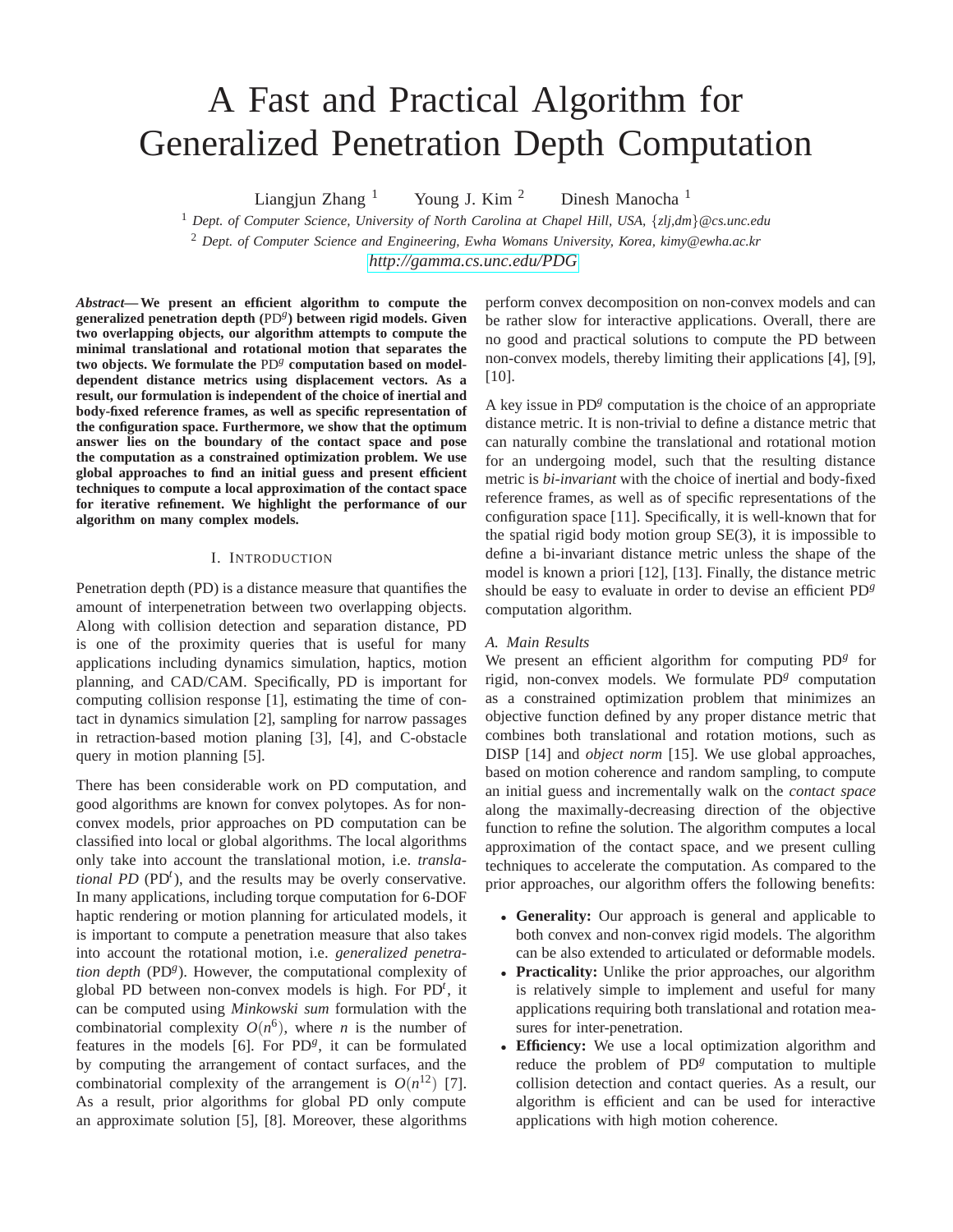We have implemented our PD<sup>g</sup> algorithm and applied it to many non-convex polyhedra. In practice, our algorithm takes about a few hundred milli-seconds on models composed of a few thousand triangles.

# *B. Organization*

The rest of our paper is organized as follows. We provide a brief survey of related work on PD<sup>g</sup> computations in Sec. 2. In Sec. 3, we present a formulation of  $PD<sup>g</sup>$  and give an overview of distance metrics. In Sec. 4, we provide our optimization-based algorithm to compute PD*<sup>g</sup>* . We present its implementation and highlight its performance in Sec 5.

#### II. PREVIOUS WORK

There has been considerable research work done on proximity queries including collision detection, separation distance, and PD computation [16], [17]. In this section, we briefly discuss prior approaches to PD computation and distance metrics.

#### *A. PD Computation*

Most of the work in PD computation has been restricted to PD*<sup>t</sup>* , and these algorithms are based on Minkowski sums [6], [18]. A few good algorithms are known for convex polytopes [19], [20] and general polygonal models [8]. Due to the difficulty of computing a global PD*<sup>t</sup>* between non-convex models, some local PD*<sup>t</sup>* algorithms have been proposed [9], [10], [21].

A few authors have addressed the problem of  $P D<sup>g</sup>$  computation. Ong's work [22], [23] can be considered as one of the earliest attempts. The optimization-based method using a quadratic objective function can be regarded as implicitly computing PD<sup>g</sup> [24]. Ortega et al. [25] presented a method to locally minimize the *kinetic distance* between the configurations of a haptic probe and its proxy using constraintbased dynamics and continuous collision detection. Zhang et al. [5] proposed the first rigorous formulation of computing PD<sup>g</sup>. They presented an efficient algorithm to compute PD<sup>g</sup> for convex polytopes, and provide bounds on PD<sup>g</sup> of nonconvex polyhedra. The problem of PD<sup>g</sup> computation is closely related to the containment problem [26]. The notion of *growth distance* has been introduced to unify separation and penetration distances [22]. Recently, Nawratil et al. [27] have also described a constrained optimization based algorithm for PD *g* computation.

# *B. Distance Metrics in Configuration Space*

The distance metric in configuration space is used to measure the distance between two configurations in the space. It is wellknown that *model-independent* metrics are not bi-invariant, and thus most approaches use *model-dependent metrics* for proximity computations [11], [14], [28].

*1) Distance Metrics in SE(3):* The spatial rigid body displacements form a group of rigid body motion, SE(3). Throughout the rest of the paper, we will refer to a model-independent distance metric in SE(3) as a distance metric in SE(3). In theory, there is no natural choice for distance metrics in SE(3) [12], [13]. Loncaric [29] showed that there is no bi-invariant Riemannian metric in SE(3).

*2) Model-dependent Distance Metrics:* Using the notion of a *displacement vector* for each point in the model, the DISP distance metric is defined as the maximum length over all the displacement vectors [14], [28], [30]. The object norm, proposed by [15], is defined as an average squared length of all displacement vectors. Hofer and Pottmann [31] proposed a similar metric, but consider only a set of feature points in the model. All of these displacement vector-based metrics can be efficiently evaluated. The length of a trajectory travelled by a point on a moving model can be also used to define modeldependent metrics [5], [32]. However, it is difficult to compute the exact value of these metrics.

# III. GENERALIZED PENETRATION DEPTH AND DISTANCE **METRICS**

In this section, we introduce our notation and highlight issues in choosing an appropriate distance metric for defining PD*<sup>g</sup>* for polyhedral models. We then show that our metrics can naturally combine translational and rotational motions, have invariance properties, and can be rapidly calculated. We also show that the optimal solution for PD<sup>g</sup> computation with respect to each metric exists on the contact space.

#### *A. Notation and Definitions*

We first introduce some terms and notation used throughout the rest of the paper. We define the *contact space*,  $\mathcal{C}_{contact}$ , as a subset of the configuration space,  $\mathscr{C}$ , that consists of the configurations at which a robot *A* only touches one or more obstacles without any penetration. The union of free space  $\mathscr F$ and contact space constitutes the valid space,  $\mathcal{C}_{valid}$ , of the robot, and any configuration in  $\mathcal{C}_{valid}$  is a *valid* configuration. The complement of  $\mathscr F$  in  $\mathscr C$  is the C-obstacle space or  $\mathscr O$ .

PD<sup>g</sup> is a measure to quantify the amount of interpenetration between two overlapping models. Given a distance metric  $\delta$ in configuration space, PD<sup>g</sup> between two polyhedral models *A* and *B* can be defined as:

$$
PD_{\delta}^{g}(A,B) = \{ \min\{\delta(\mathbf{q_o}, \mathbf{q})\} \mid \text{interior}(A(\mathbf{q})) \cap B = \emptyset, \mathbf{q} \in \mathcal{C}\},\tag{1}
$$

where  $q_0$  is the initial configuration of *A*, and  $q$  is any configuration in  $\mathscr{C}$ .

PD<sup>g</sup> can be formulated as an optimization problem under non-penetration constraints (Fig.  $1(a)$ ), where the optimization objective is described by some distance metric to measure the extent of a model transformed from one configuration to another. Therefore, the computation of PD<sup>g</sup> is directly governed by the underlying distance metric.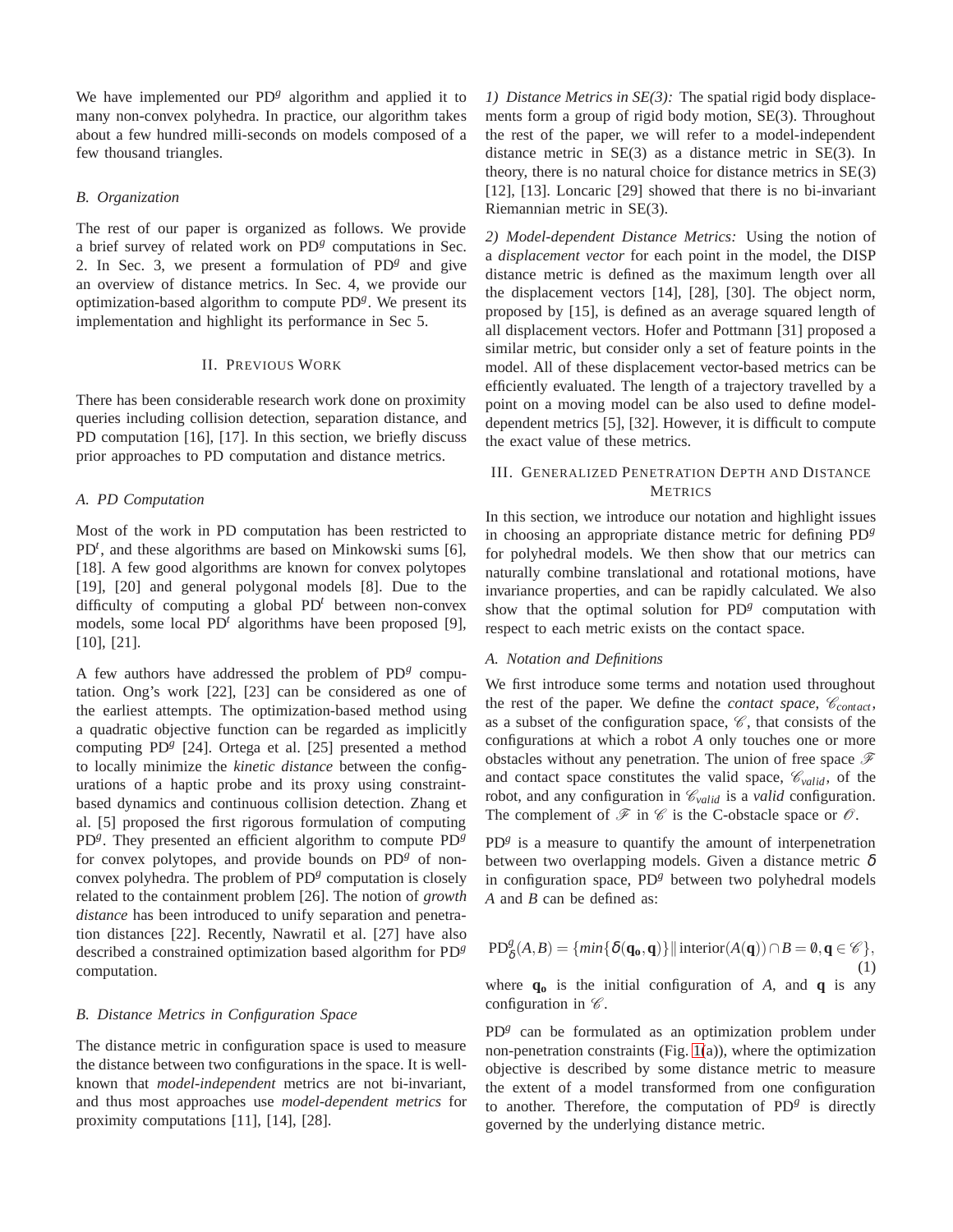

<span id="page-2-0"></span>Fig. 1. PD*<sup>g</sup>* **Definition and Contact Space Realization***: (a)* PD*<sup>g</sup> is defined as the minimal distance between the initial collision configuration* **q<sup>o</sup>** *and any free or contact configuration, with respect to some distance metric.* (b) The optimal configuration **q**<sub>b</sub>, which realizes PD<sup>g</sup><sub>DISP</sub> or PD<sup>g</sup><sub>σ</sub>, *must be on the contact space*  $\mathcal{C}_{contact}$ *; otherwise, one can compute another contact configuration*  $\mathbf{q_b}^j$ , which further reduces the objective function.  $\mathbf{q_b}^j$ *is computed by applying the* **bisection** *method on the* screw motion *that interpolates* **q<sup>o</sup>** *and* **qb***.*

#### *B. Distance Metric*

We address the issue of choosing an appropriate distance metric to define PD<sup>g</sup>. In principle, any distance metric in Cspace can be used to define PD<sup>g</sup>. We mainly use two distance metrics for rigid models, *displacement distance metric* DISP [28], [30] and *object norm* [15].

*1) Displacement distance metric:* Given a model *A* at two different configurations **q<sup>a</sup>** and **qb**, the *displacement distance metric* is defined as the longest length of the displacement vectors of all the points on *A* [28], [30]:

$$
\mathrm{DISP}_A(q_a, q_b) = \max_{x \in A} ||x(q_b) - x(q_a)||_2. \tag{2}
$$

*2) Object norm:* Also based on displacement vectors, Kazerounian and Rastegar [15] make use of an integral operator to define the *object norm*:

$$
\sigma_A(\mathbf{q_a}, \mathbf{q_b}) = \frac{1}{V} \int_A \rho(\mathbf{x}) ||\mathbf{x}(\mathbf{q_b}) - \mathbf{x}(\mathbf{q_a})||^2 dV, \quad (3)
$$

where *V* and  $\rho(\mathbf{x})$  are the volume and mass distribution of *A*, respectively.

*3) Properties of DISP and* <sup>σ</sup>*:* Both metrics can combine the translational and rotational components of SE(3) without relying on the choice of any weighting factor to define PD*<sup>g</sup>* . Since both metrics are defined by using displacement vectors, they have some *invariance properties*; they are independent of the choice of inertial reference frame and body-fixed reference frame [11], and also independent of the representation of  $\mathscr C$ .

Moreover, DISP and  $\sigma$  metrics can be computed efficiently. In [14], we show that for a rigid model, the DISP distance is realized by a vertex on its convex hull. This leads to an efficient algorithm, C-DIST, to compute DISP. For  $\sigma$ , by using a quaternion representation, we can further simplify the formula originally derived by Kazerounian and Rastegar [15] into:

<span id="page-2-2"></span>
$$
\sigma_A(\mathbf{q_a}, \mathbf{q_b}) = \frac{4}{V}(I_{xx}q_1^2 + I_{yy}q_2^2 + I_{zz}q_3^2) + q_4^2 + q_5^2 + q_6^2, \quad (4)
$$

where  $diag(I_{xx}, I_{yy}, I_{zz})$  forms a diagonal matrix computed by diagonalizing the inertia matrix *I* of *A*.  $(q_0, q_1, q_2, q_3)$  is the quaternion for the **relative** orientation of *A* between **q<sup>a</sup>** and **qb**, and (*q*4,*q*5,*q*6) is the relative translation.

# *C. Properties of PD*<sup>*g*</sup><sub>*DISP</sub> and PD*<sup>*g*</sup><sub> $\sigma$ </sub></sub>

Geometrically speaking, the generalized penetration depth under DISP, PD<sup>g</sup><sub>DISP</sub>, can be interpreted as the minimum of the maximum lengths of the displacement vectors for all the points on *A*, when *A* is placed at any collision-free or contact configuration. Also, the generalized penetration depth under <sup>σ</sup>, PD*<sup>g</sup>* <sup>σ</sup>, can be interpreted as the minimum cost to separate *A* from *B*, where the cost is related to the kinetic energy of *A*.

Due to the underlying distance metric, both PD<sup>g</sup><sub>DISP</sub> and  $PD<sup>g</sup>$ <sub>σ</sub> are independent of the choice of inertial and bodyfixed reference frames. In practice, these invariance properties are quite useful since one can choose any arbitrary reference frame and representation of the configuration space to compute PD<sup>*g*</sup></sup>D<sub>ISP</sub> and PD<sup>*g*</sup><sub>σ</sub>.

# *D. Contact Space Realization*

For rigid models, PD<sup>g</sup><sub>DISP</sub> (or PD<sup>g</sup><sub>σ</sub>) has a contact space realization property. This property implies that any valid configuration  $q_b$  that minimizes the objective DISP (or  $\sigma$ ) for PD*<sup>g</sup>* must lie on the contact space of *A* and *B*, or equivalently, at this configuration **qb**, *A* and *B* just touch with each other.

<span id="page-2-1"></span>**Theorem 1 (Contact Space Realization)** *For a rigid model A* placed at  $\mathbf{q}_0$ *, and a rigid model B, if*  $\mathbf{q}_b \in \mathcal{C}_{valid}$  *and*  $DISP_A(\mathbf{q_0}, \mathbf{q_b}) = P D^g_{DISP}(A, B)$ *, then*  $\mathbf{q_b} \in \mathcal{C}_{contact}$ *. A similar property holds for* PD*<sup>g</sup>* σ*.*

*Proof:* We prove it by contradiction. Suppose the configuration  $q_b$  realizing  $PD^g$ <sub>DISP</sub> does not lie on the contact space  $\mathcal{C}_{contact}$ . Then,  $q_b$  must lie in the free space  $\mathcal{F}$  ((Fig. [1\(](#page-2-0)b)).

We use Chasles' theorem in Screw theory [33], which states that a rigid body transformation between any two configurations can be realized by rotation about an axis followed by translation parallel to that axis, where the amount of rotation is within  $[0, \pi]$ . The screw motion is a curve in C-space, and we denote that curve between  $\mathbf{q_o}$  to  $\mathbf{q_b}$  as  $s(t)$ , where  $s(0) = \mathbf{q_o}$ and  $s(1) = q_b$ . Since  $q_o$  is in  $\mathcal{O}$ , and  $q_b$  is in  $\mathcal{F}$ , there is at least one intersection between the curve  $\{s(t)|t \in [0,1]\}$  and the contact space (Fig. [1\)](#page-2-0). We denote the intersection point as  $q_{\mathbf{b}}'$ .

Based on Chasles theorem, we can compute the length of the displacement vector for any point **x** on *A* between **q<sup>o</sup>** and any configuration on the screw motion  $s(t)$ . Furthermore, we can show that this length strictly increases with the parameter *t*. Therefore, for each point on *A*, the length of the displacement vector between  $q_0$  and  $q_b$  is less than the one between  $q_0$  and **qb** ′ . Since DISP metric uses the maximum operator for the length of the displacement vector over all points on *A*, we can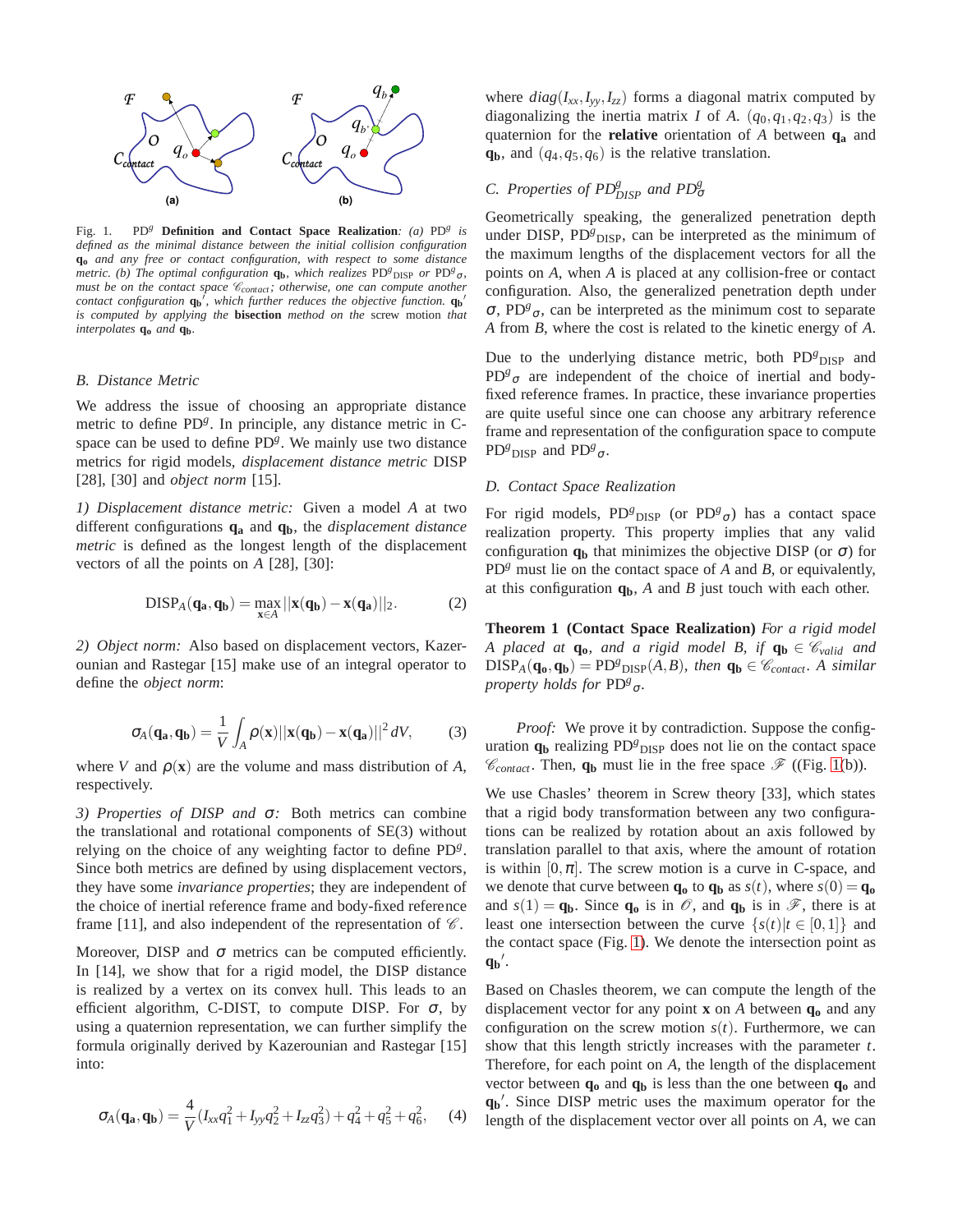

<span id="page-3-0"></span>Fig. 2. **Optimization-based** PD*<sup>g</sup>* **Algorithm***: our algorithm walks on the contact space* C*contact , i.e. from* **q<sup>a</sup>** *to* **qb***, to find a local minimum* **q***<sup>m</sup> under any distance metric.*

infer that  $DISP_A(q_0, q_b') < DISP_A(q_0, q_b)$ . This contradicts our assumption that  $q_b$  is the realization for  $PD^g$ <sub>DISP</sub>.

Similarly, we can infer  $\sigma_A(\mathbf{q_o}, \mathbf{q_b}') < \sigma_A(\mathbf{q_o}, \mathbf{q_b})$ , and thus prove the property for  $PD^{g}$ <sub>σ</sub>.

According to Thm. [1,](#page-2-1) in order to compute  $PD<sup>g</sup>$ , it is sufficient to search only the contact space  $\mathcal{C}_{contact}$ , which is one dimension lower than that of  $\mathscr C$ . Our optimization-based algorithm for PD<sup>g</sup> uses this property.

# IV. *PD<sup>g</sup>* COMPUTATION ALGORITHM

In this section, we present our  $PD<sup>g</sup>$  computation algorithm. Our algorithm can optimize any distance metric (or objective) presented in Sec. 3 by performing incremental refinement on the contact space. As Fig. [2](#page-3-0) illustrates, our iterative optimization algorithm consists of three major steps:

- 1) Given an initial contact configuration **qa**, the algorithm first computes a local approximation  $\mathscr{L}_{q_a}$  of the contact space around **qa**.
- 2) The algorithm searches over the local approximation to find a new configuration **q<sup>b</sup>** that minimizes the objective function.
- 3) The algorithm assigns **q<sup>b</sup>** as a starting point for the next iteration (i.e. *walk* from  $q_a$  to  $q_b$ ) if  $q_b$  is on the contact space with smaller value of the objective function as compared to **qa**'s. Otherwise, we compute a new contact configuration **q<sup>b</sup>** ′ based on **q<sup>b</sup>** .

These steps are iterated until a local minimum configuration **q<sup>m</sup>** is found or the maximum number of iterations is reached. Next, we discuss each of these steps in more detail. Finally, we address the issue of computing an initial guess.

#### *A. Local Contact Space Approximation*

Since it is computationally prohibitive to compute a global representation of the contact space  $\mathcal{C}_{contact}$ , our algorithm computes a local approximation. Given a configuration **qa**, where *A* is in contact with *B*, we enumerate all contact constraints according to the pairs of contact features [28], [34]. We further decompose each contact constraint into *primitive contact constraints*, i.e. vertex/face  $(v - f)$ , face/vertex $(f - v)$ or edge/edge  $(e - e)$ . Conceptually, each primitive contact constraint represents a halfspace, and the set of all primitive constraints are used to characterize the local non-penetration



<span id="page-3-2"></span>Fig. 3. **Local Contact Space Approximation***: the local contact space is algebraically represented as a set of contact constraints concatenated with intersection or union operators (Eq. [5\)](#page-3-1). Columns (a) and (b) explain how to obtain proper operators when decomposing a constraint into primitive contact constraints using 2D examples (cf. Sec IV.A). Column (c) shows a multiple contact situation. The last row illustrates the corresponding linearization for each local contact space.*

computation between *A* and *B*. Therefore, we obtain a local approximation  $\mathcal{L}_{\mathbf{q_a}}$  of  $\mathcal{C}_{contact}$  around the contact configuration  $\mathbf{q}_a$  after concatenating all these primitive constraints  $\{C_i\}$ using proper intersection or union operators  $\{\circ_i\}$ :

$$
\mathcal{L}_{\mathbf{q_a}} = \{C_1 \circ_1 C_2 \cdots \circ_{n-1} C_n\}.
$$
 (5)

<span id="page-3-1"></span>It should be noted that we do not explicitly compute a geometric representation of  $\mathcal{L}_{q_a}$ . Instead, it is algebraically represented, and each primitive constraint is simply recorded as a pair of IDs, identifying the contact features from *A* and *B*, respectively.

When decomposing each constraint into primitive constraints, we need to choose proper Boolean operators to concatenate the resulting primitive constraints. This issue has been addressed in the area of dynamics simulation [35] and we address it in a similar manner for PD<sup>g</sup> computation. Fig. [3](#page-3-2) shows a 2D example with a triangle-shaped robot *A* touching a notch-shaped obstacle *B*. When decomposing a  $v - v$  contact constraint into two *v*−*e* constraints  $C_1$  and  $C_2$ , if both of the contact vertices of *A* and *B* are convex (Fig. [3\(](#page-3-2)a)), we use a union operator, because if either constraint  $C_1$  or  $C_2$  is enforced, there is no local penetration. Otherwise, if one contact vertex is nonconvex (Fig. [3\(](#page-3-2)b)), the intersection operation is used. For 3D models, a similar analysis is performed by identifying the convexity of edges based on their dihedral angles. In case of multiple contacts, one can first use intersection operations to concatenate all the constraints. Each individual constraint is then further decomposed into primitive constraints.

# *B. Searching over Local Contact Space*

Given a local contact space approximation  $\mathscr L$  of the contact configuration  $q_a$ , we search over  $\mathcal{L}$  to find  $q_b$  that minimizes the objective function. Since the contact space is a non-linear subspace of  $\mathscr{C}$ , we use two different search methods: random sampling in  $\mathscr L$  and optimization over a first-order approximation of  $\mathscr{L}$ . Each of them can be performed independently.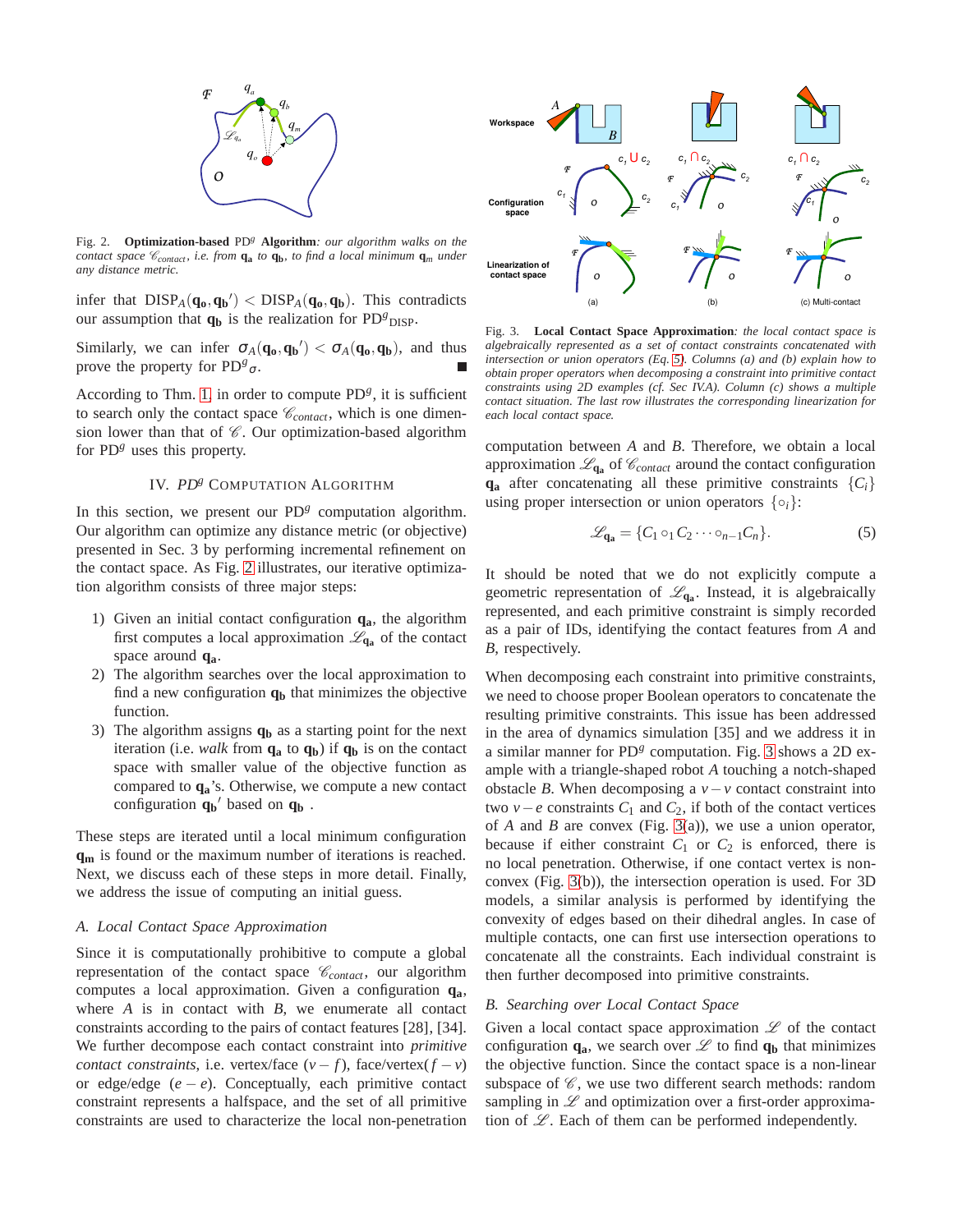

<span id="page-4-0"></span>Fig. 4. **Sampling in Local Contact Space***:* L**q<sup>a</sup>** *is a local approximation of contact space around* **qa***, represented by the intersection of its contact constraints C*<sup>1</sup> *and C*2*. Our algorithm randomly generates samples on C*<sup>1</sup> *and C*2*. Many potentially infeasible samples, such as* **q***<sup>l</sup> , can be discarded since they are lying outside the halfspace of*  $\mathscr{L}_{q_a}$ .

*1) Sampling in Local Contact Space:* Our algorithm randomly generates samples on the local contact approximation  $\mathscr{L}_{q_a}$ around **q<sup>a</sup>** (Fig. [4\)](#page-4-0), by placing samples on each primitive contact constraint  $C_i$  as well as on their intersections [36]. We discard any generated sample **q** if it lies outside of the halfspace formulated by  $\mathcal{L}_{q_a}$  by simply checking the sign of  $\mathscr{L}_{\mathbf{q}_a}(\mathbf{q})$ . Since  $\mathscr{L}_{\mathbf{q}_a}$  is a local contact space approximation built from all contact constraints, this checking of  $\mathscr L$  allows us to cull potentially many infeasible colliding configurations. For the rest of the configuration samples, we evaluate their distances  $\delta$  to the initial configuration  $q_0$ , and compute the minimum.

These samples are efficiently generated for each non-linear contact constraint *C<sup>i</sup>* . First, we generate random values for the rotation parameters. By plugging these values into a non-linear contact constraint, we formulate a linear constraint for the additional translation parameters. Under the formulated linear constraint, random values are generated for these translation parameters.

In practice, an optimal solution for  $PD<sup>g</sup>$  may correspond to multiple contacts, suggesting that one needs to generate more samples on the boundary formed by multiple contact constraints. As a result, we set up a system of non-linear equations for each combination of these constraints, generate random values for the rotation parameters in the system (thereby making the system linear), and sample the resulting linear system for the translation parameters.

*2) Linearizing the Local Contact Space:* We search for a configuration with smaller distance to the contact space by linearly approximating the contact space. For each basic contact constraint  $C_i$ , we compute its Jacobian, which is the normal of the corresponding parameterized configuration space. Using this normal, we obtain a half-plane, which is a linearization of the contact surface [21], [37]. By concatenating the halfplanes using Boolean operators o<sub>i</sub>, we generate a non-convex polyhedral cone, which serves as a local linear approximation of  $\mathcal{C}_{contact}$ .

*3) Local Search:* The sampling-based method is general for any distance metric. Moreover, we can generate samples on each non-linear contact constraint efficiently. Finally, using the local contact space approximation, our method can cull many potentially infeasible samples.

On the other hand, the method of linearizing the contact space

**Algorithm 1** Optimization-based Local PD*<sup>g</sup>* Algorithm **Input:** two intersecting polyhedra: *A* - movable, *B* - static. **qo** := the initial collision configuration of *A*,  $q$ **o** ∈  $\mathcal{O}$ .  $\mathbf{q}_a$  := a seed contact configuration of *A*,  $\mathbf{q}_a \in \mathcal{C}_{contact}$ . **Output:**  $PD^{g}(A, B)$ 

# 1: **repeat**

2:  $i++$ ; 3:  $\mathscr{L}_{\mathbf{q}_a}$  := Local contact space approximation at  $\mathbf{q}_a$ ; 4: **q**<sub>**b**</sub> :=  $\arg\min{\{\delta(\mathbf{q_o}, \mathbf{q}), q \in \mathcal{L}_{\mathbf{q_a}}\}};$ 5: **if**  $\delta(\mathbf{q_o}, \mathbf{q_b}) == \delta(\mathbf{q_o}, \mathbf{q_a})$  then 6: **return**  $\delta(\mathbf{q_o}, \mathbf{q_a})$ ; 7: **else if**  $q_b \in \mathcal{C}_{contact}$  **then** 8: **q**<sub>a</sub> :=  $q_b$ ; 9: **else if**  $q_b \in \mathcal{F}$  then 10:  $\mathbf{q}_a := \text{CCD}$ -Bisection( $\mathbf{q}_0$ ,  $\mathbf{q}_b$ ); 11: **else** 12: **qb**<sup> $\prime$ </sup> := CCD(**qa**, **qb**); 13:  $\mathscr{L}_{q_a} := \mathscr{L}_{q_a} \cap \mathscr{L}'_{q_b};$ 14: goto 3; 15: **end if** 16: **until** *i* < *MAX IT ERAT ION*

<span id="page-4-1"></span>is suitable for optimizing PD<sup>g</sup>, if the underlying objective has a closed form. For example, for the *object norm*, we transform the coordinate in the quadratic function in Eq. [\(4\)](#page-2-2), from an elliptic form to a circular one. Now, the problem of searching over  $\mathscr L$  reduces to finding the closest point in the Euclidean space from **q<sup>a</sup>** to the non-convex polyhedral cone, formulated using the linearization of  $\mathscr{L}$ . Since the polyhedral cone is formulated as a local approximation of  $\mathcal{C}_{contact}$ , it typically has a small size. Therefore, the closest point query can be performed by explicitly computing the non-convex polyhedral cone.

# *C. Refinement*

Although searching over the local contact space  $\mathscr L$  around **q<sup>a</sup>** can yield a new configuration **q<sup>b</sup>** that improves the optimization objective of **qa**, we still need to check whether **q<sup>b</sup>** is a valid contact configuration before advancing to it because **q<sup>b</sup>** is computed based upon a local approximation of contact space and **q<sup>b</sup>** may not be on the contact space.

For instance, the new configuration  $q_b$  may be a collisionfree configuration due to the first-order approximation. To handle this case, we project  $q_b$  back to  $\mathcal{C}_{contact}$  by computing the intersection  $q_b'$  between the contact space and a curve interpolating from **q<sup>o</sup>** to **q<sup>b</sup>** using screw motion (Fig. [1\)](#page-2-0). Since  $\mathbf{q}_0$  is in  $\mathcal{O}$  and  $\mathbf{q}_b$  is free, the intersection  $\mathbf{q}_b'$  can be efficiently computed by bisection (*CCD Bisection* in Alg. [1\)](#page-4-1). Also, according to the contact space realization theorem in Sec. III.D,  $\delta(\mathbf{q}_0, \mathbf{q}_0) < \delta(\mathbf{q}_0, \mathbf{q}_0)$ . Therefore, we are guaranteed to obtain a new configuration  $q_b'$ , which is closer to  $q_o$ , and thus it can be used for successive iterations.

It is also possible the new configuration **q<sup>b</sup>** may be a colliding configuration. As Fig. [5](#page-5-0) on the left shows, when moving from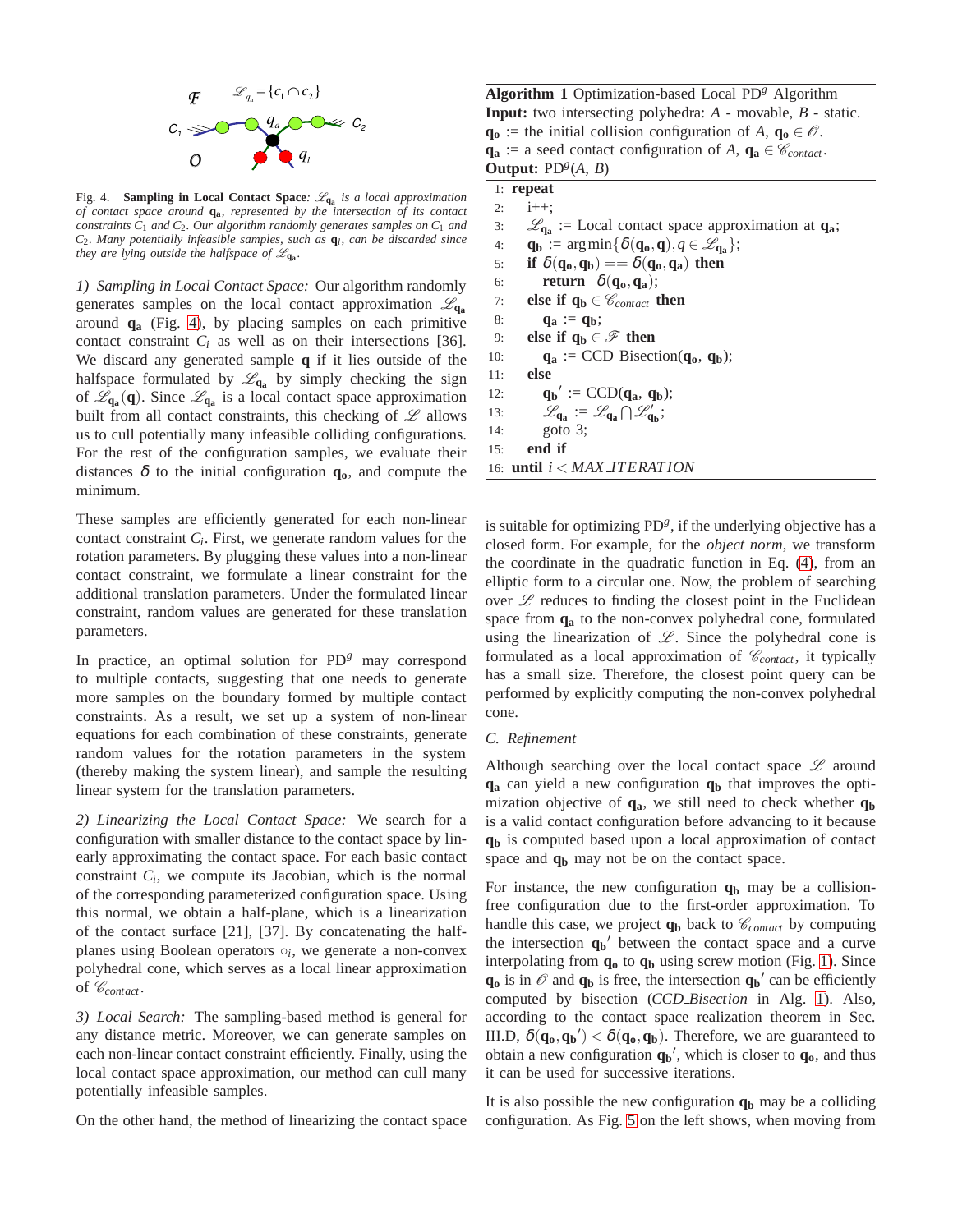

<span id="page-5-0"></span>Fig. 5. **Refinement***. Left: using the local contact space representation of*  $q_a$ *, which includes only one constraint*  $C_1$ *, we obtain new configuration*  $q_b$ *. Though*  $q_b$  *is still on*  $C_1$ *, it may not be on the contact space any more, since it will violate other constraint, such as C*<sup>2</sup> *here. The right figure shows a dual example happening in the workspace. When A slides on B, i.e. from* **q<sup>a</sup>** *to* **qb***, a collision can be created by other portions of the models. Our algorithm uses CCD to compute a correct, new contact configuration* **q<sup>b</sup>** ′ *.*

 $q_a$  to  $q_b$ , the contact constraint  $C_1$  is maintained. However, **q<sup>b</sup>** is a colliding configuration as it does not satisfy the new constraint  $C_2$ . The figure on the right highlights this scenario in the workspace. When A moves from  $q_a$  to  $q_b$ , the contact is still maintained. In order to handle this case, we use *continuous collision detection* (CCD) to detect the time of first collision when an object continuously moves from one configuration to another using a linearly interpolating motion in  $\mathcal C$  [38]. In our case, when *A* moves from **q<sup>a</sup>** to **qb**, we ignore the sliding contact of **qa**, and use CCD to report the first contact **q<sup>b</sup>** ′ before the collision [39]. The new configuration  $q_b'$  can be used to update the local approximation of **qa**. This yields a more accurate contact space approximation and consequently improves the local search, e.g. culling away additional invalid samples.

# *D. Initial Guess*

The performance of the PD<sup>g</sup> algorithm depends on a good initial guess. For many applications, including dynamic simulation and haptic rendering, the motion coherence can be used to compute a good initial guess. Since no such motion coherence could be exploited in some other applications (e.g. sample-based motion planning), we propose a heuristic. Our method generates a set of samples on the contact space as a preprocess. At runtime, given a query configuration **qo**, our algorithm searches for the *K* nearest neighbors from the set of precomputed samples, and imposes the inter-distance between any pair of these *K* samples should be greater than some threshold. The distance metric used for nearest neighbor search is the same as the one to define PD*<sup>g</sup>* . The resulting *K* samples serve as initial guesses for our PD<sup>g</sup> algorithms. To generate samples on the contact space, we randomly sample the configuration space and enumerate all pairs of free and collision samples. For each pair, a contact configuration can be computed by a bisection method (Fig. [1\(](#page-2-0)b)).

# V. IMPLEMENTATION AND PERFORMANCE

We have implemented our PD<sup>g</sup> algorithm using local contact space sampling for general non-convex polyhedra. In this section, we discuss some important implementation issues and highlight the performance of our algorithm on a set of complex polyhedral models. All the timeings reported here were taken on a Windows PC, with 2.8GHZ of CPU and 2GB of memory.

# *A. Implementation*

Since our PD<sup>g</sup> formulation is independent of the representation of the configuration space, we use a *quaternion* to represent the rotation because of its simplicity and efficiency. In our PD<sup>g</sup> algorithm, any proximity query package supporting collision detection or contact determination can be employed. In our current implementation, we use the SWIFT++ collision detection library, because of its efficiency and it provides both these proximity queries [40]. Based on SWIFT++, our algorithm computes all the contacts between *A* at a contact configuration  $q_a$  with *B*. We sample the contact space locally around  $q_a$ . For each primitive contact constraint  $C_i$ , we derive its implicit equation with respect to the parameters of a rotation component (a quaternion) and a translation component (a 3 vector). In order to sample on a constraint  $C_i$ , we first slightly perturb its rotational component by multiplying a random quaternion with a small rotational angle. The resulting rotational component is plugged back into the constraint  $C_i$ . This yields a linear constraint with only translational components, and therefore can be used to generate additional samples. To linearize  $C_i$ , we compute the Jacobian of its implicit equation for  $C_i$ . For other types of contacts, we decompose them into primitive contact constraints. Proper operators to concatenate them are identified by computing the dihedral angle of contacting edges, thereby determining whether the contact features are convex or not.

In the refinement step of the algorithm, we perform collision detection using SWIFT++ to check whether  $q_b$  from the local search step still lies on the contact space. When **q<sup>b</sup>** is on contact space, our algorithm proceeds to the next iteration. Otherwise, when  $q_b$  is free, a new contact configuration  $q_b'$  is computed for the next iteration by performing recursive bisections (Fig. [1\(](#page-2-0)b)) on the screw motion interpolating between **q<sup>o</sup>** and **qb**. Finally, when **q<sup>b</sup>** is in C-obstacle space, we compute a new contact configuration **q<sup>b</sup>** ′ by using CCD. In our current implementation, we check for collision detection on a set of discrete samples on a linear motion between **q<sup>a</sup>** and **qb**. In order to ignore the old contact during CCD query, the idea of *security distance* is used [39]. After computing a new contact configuration **q<sup>b</sup>** ′ from the CCD query, our algorithm updates the local approximation around **q<sup>a</sup>** and resumes a local search again.

# *B. Performance*

We use different benchmarks to test the performance of our algorithm. Fig. [6\(](#page-6-0)a) shows a typical setup of our experiment including two overlapping models, where *A* ('Pawn') is movable and *B* ('CAD Part') is stationary. In (b), our algorithm computes PD<sup>*g*</sup><sub>DISP</sub> or PD<sup>*g*</sup><sub> $\sigma$ </sub> to separate the model *A*, initially placed at *A*0, from the model *B*. The three images on the right highlight the intermediate configurations of *A*<sup>1</sup> and *A*<sup>2</sup> and a  $PD<sup>g</sup>$ <sub>DISP</sub> solution  $A<sub>3</sub>$  with yellow color. The sequence of images (b,c,d,e) illustrates that our algorithm successfully finds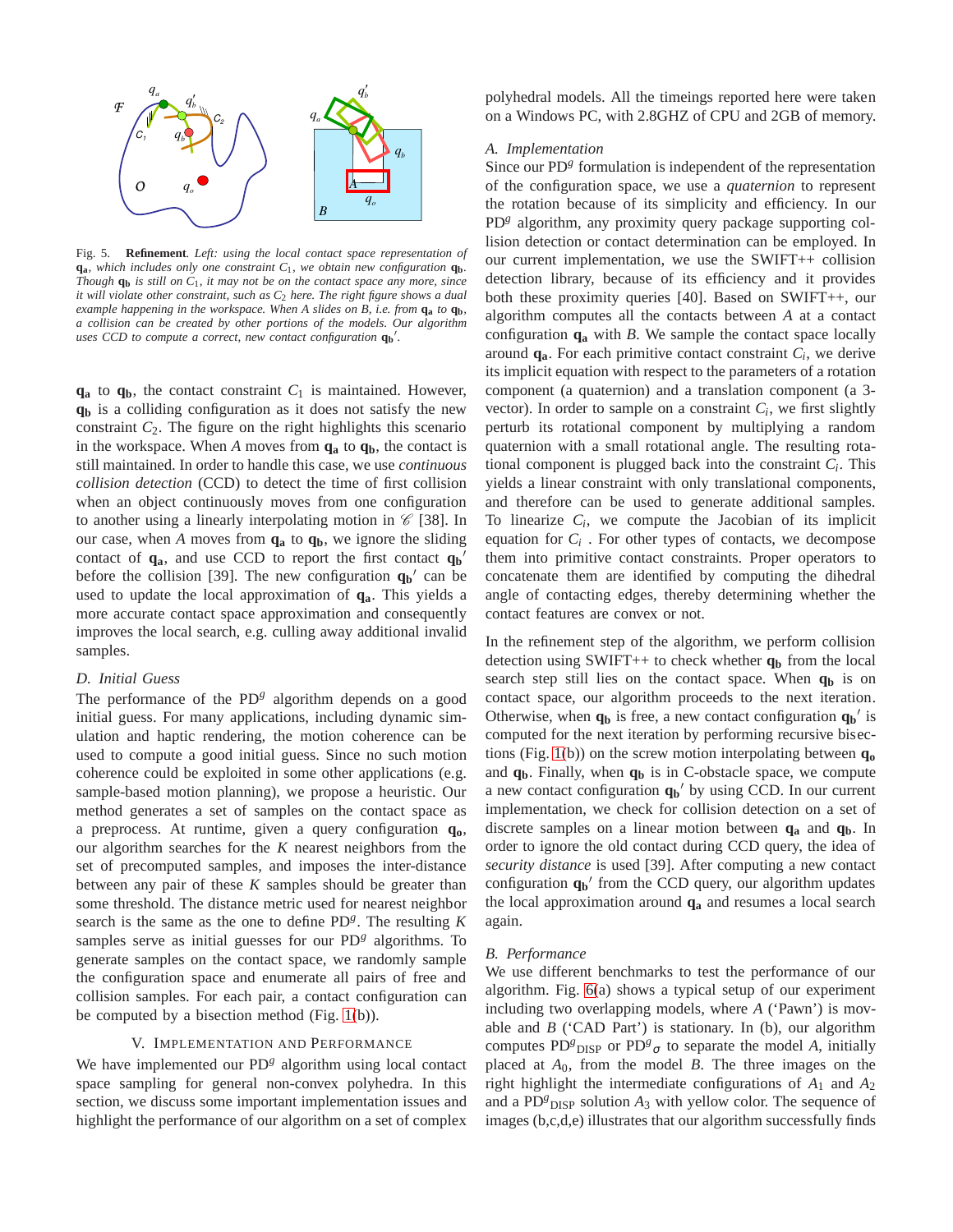

<span id="page-6-0"></span>Fig. 6. **The 'CAD Part' example***: (a) shows the models A - 'pawn' and B - 'CAD Part' used in this test. (b) illustrates a typical* PD*<sup>g</sup> query scenario where the model A at A*<sup>0</sup> *overlaps with B. A*<sup>1</sup> *and A*<sup>2</sup> *are intermediate placements of A during the optimization for* PD*<sup>g</sup>* DISP*. A*<sup>3</sup> *is the solution for an upper bound of* PD*<sup>g</sup>* DISP*. The sequence of images (c,d,e) illustrates that our algorithm incrementally slides the model 'pawn' on the model 'CAD Part' to minimize* DISP *distance.*



<span id="page-6-1"></span>Fig. 7. **The 'torus-with-knot' example***: the left image highlights a* PD*<sup>g</sup> query between a model 'torus-with-knot' B intersecting with a model 'Lshaped box' at A*<sup>0</sup> *(red). A*<sup>1</sup> *is a collision-free placement of the 'L-shaped box'* model as a result of PD<sup>g</sup><sub>σ</sub>; the right image shows the same result but *from another viewpoint.*



<span id="page-6-2"></span>Fig. 8. **The 'hammer' example**: from left to right: PD<sup>g</sup> DISP query between *A and B, an intermediate configuration A*1*, and the solution A*2*.*

an upper bound of PD<sup>g</sup><sub>DISP</sub> by gradually sliding the 'pawn' model on the 'CAD' model.

Figs. [7](#page-6-1) and [8](#page-6-2) show two more complex benchmarks that we have tested. In Fig. [7,](#page-6-1) the model 'torus-with-a-knot' has hyperbolic surfaces. This benchmark is difficult for the *containment optimization*-based algorithm [5], as that algorithm computes the convex decomposition of the complement of the model. On the other hand, our PD<sup>g</sup> algorithm can easily handle this benchmark, and compute a tight upper bound on PD<sup>g</sup>.

Table [I](#page-6-3) summarizes the performance of our algorithm on different benchmarks. In our implementation, we set the maximum number of iterations as 30. For the most of the models we have tested, our algorithm can perform PD<sup>g</sup><sub>DISP</sub> query within 300*ms*, and PD*<sup>g</sup>* <sup>δ</sup> query with 450*ms*. Our current implementation is not optimized and the timings can be further improved.

# *C. Comparison and Analysis*

Compared to prior method for PD<sup>g</sup> computation in [5], our method can handle more complex non-convex models. This is because we reduce PD<sup>g</sup> computation to proximity queries such as collision detection and contact determination. Since there are well known efficient algorithms for both these queries,

|                         | L-Shape           | Pawn  | Hammer       |
|-------------------------|-------------------|-------|--------------|
| tris $#$                | 20                | 304   | 1.692        |
|                         | Torus-with-a-Knot | CAD   | Bumpy-Sphere |
| tris #                  | 2,880             | 2.442 | 2,880        |
| Avg $PD_{DISP}^{g}(ms)$ | 219               | 297   | 109          |
| Avg $PD^g_{\sigma}(ms)$ | 156               | 445   | 138          |

TABLE I

<span id="page-6-3"></span>**Performance***: this table highlights the geometric complexity of different benchmarks we tested, as well as the performance of our algorithm.*

our method can handle complex non-convex models. Instead, the method in [5] reduces PD*<sup>g</sup>* computation to *containment optimization*, which suffers from enumerating convex containers using convex decomposition, and can result in overly conservative query results for non-convex models.

Our algorithm computes an upper bound on PD<sup>g</sup>, since the resulting configuration is guaranteed to be on the contact space. Moreover, in general, the algorithm converges to a local minimum due to the constrained optimization formulation. The termination condition for the iterative optimization is to check whether the gradient of the distance metric is proportional to that of the contact constraint after each iteration. However, some issues arise in checking this condition in practice. For example, in the case of DISP metric, one can only compute an approximation of the gradient, since no closed form is available for DISP metric. Furthermore, a convergence analysis is difficult, due to the discontinuity in contact space caused by multiple contacts.

#### VI. CONCLUSION

We present a practical algorithm to compute  $PD<sup>g</sup>$  for nonconvex polyhedral models. Using model-dependent distance metrics, we reduce the PD<sup>g</sup> computation to a constrained optimization problem. Our algorithm performs optimization on the contact space, and the experimental results show that we can efficiently compute a tight upper bound of PD*<sup>g</sup>* .

The main limitation of our approach is that our algorithm can not guarantee a global solution for PD<sup>g</sup> computation. Its performance depends on the choice of an initial guess. For future work, it is worthwhile to analyze the convergence properties of the algorithm, as well as an error bound on the approximation. We would also like to apply our algorithm to motion planning, dynamic simulation, and haptic rendering.

**Acknowledgements:** We would like to thank Ming C. Lin and